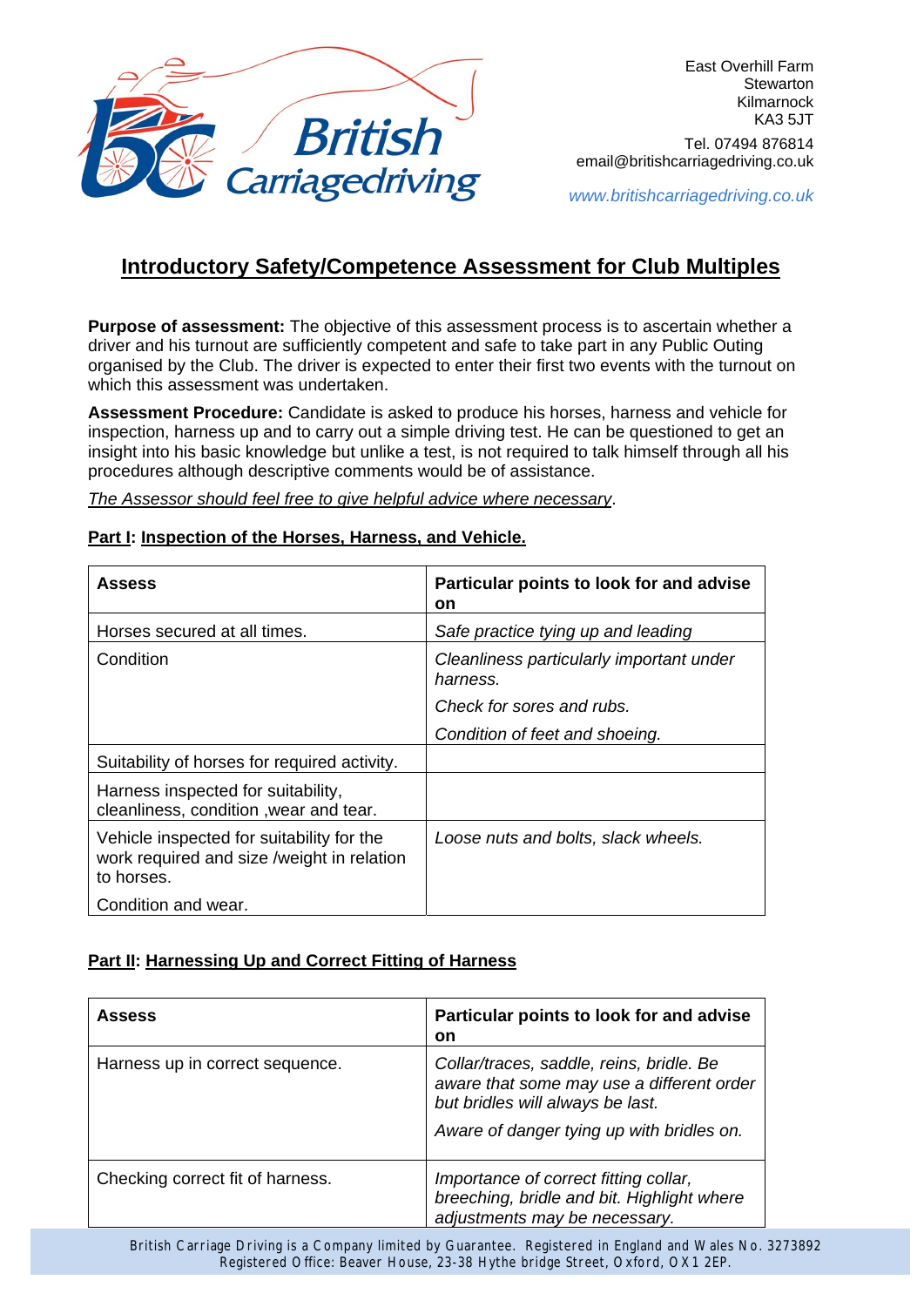## **Part III: Putting Horses to Vehicle**

| <b>Assess</b>                                         | Particular points to look for and advice on                      |
|-------------------------------------------------------|------------------------------------------------------------------|
| Horses under control throughout                       | Horses with bridle on and reins attached.                        |
| procedure.                                            | Position of groom at horses' heads.                              |
| Suitable place.                                       | Level. Awareness of surroundings.                                |
| Correct sequence of putting to.                       | Coupling reins, pole straps and traces.                          |
| Adjustment of vehicle and harness to fit<br>horses.   | Length of traces, breeching, distance of<br>horses from vehicle. |
|                                                       | Height of pole.                                                  |
| Mounting of vehicle by driver (either side).          | Taking up reins, mounting safely, position on<br>seat, whip.     |
| Balance of vehicle with driver and groom<br>on board. |                                                                  |
| Alterations for groom on backstep.                    |                                                                  |

## **Part IV: Safe Driving Techniques**

*Carry out a series of movements on both reins including walk, trot and halt with some up and down hill included if possible.* 

*A few sets of cones or simple obstacle to be driven to show the ability to negotiate gateways and accurately manoeuvre the turnout.* 

#### **Assess**

The use and understanding of the aids, the control of the horses at the halt walk and trot using any style of driving.

The reaction of the horses and driver to other turnouts, potential hazards, variable terrain and motorised vehicles.

Demonstration of the appropriate hand signals according to the Highway Code.

## **Part V : Take out and unharness**

| <b>Assess</b>                                                       | Particular points to look for and advise<br>on               |
|---------------------------------------------------------------------|--------------------------------------------------------------|
| Horses under control throughout<br>procedure.                       | Position of groom at horses' heads.                          |
| Driver dismounting.                                                 | Put down whip, reins in one hand,<br>dismount, put up reins. |
| Disconnecting of harness in correct order,<br>and horses taken out. | Traces, pole straps and coupling reins                       |
| Horses led away and harness removed.                                |                                                              |
| Care of horses after work.                                          |                                                              |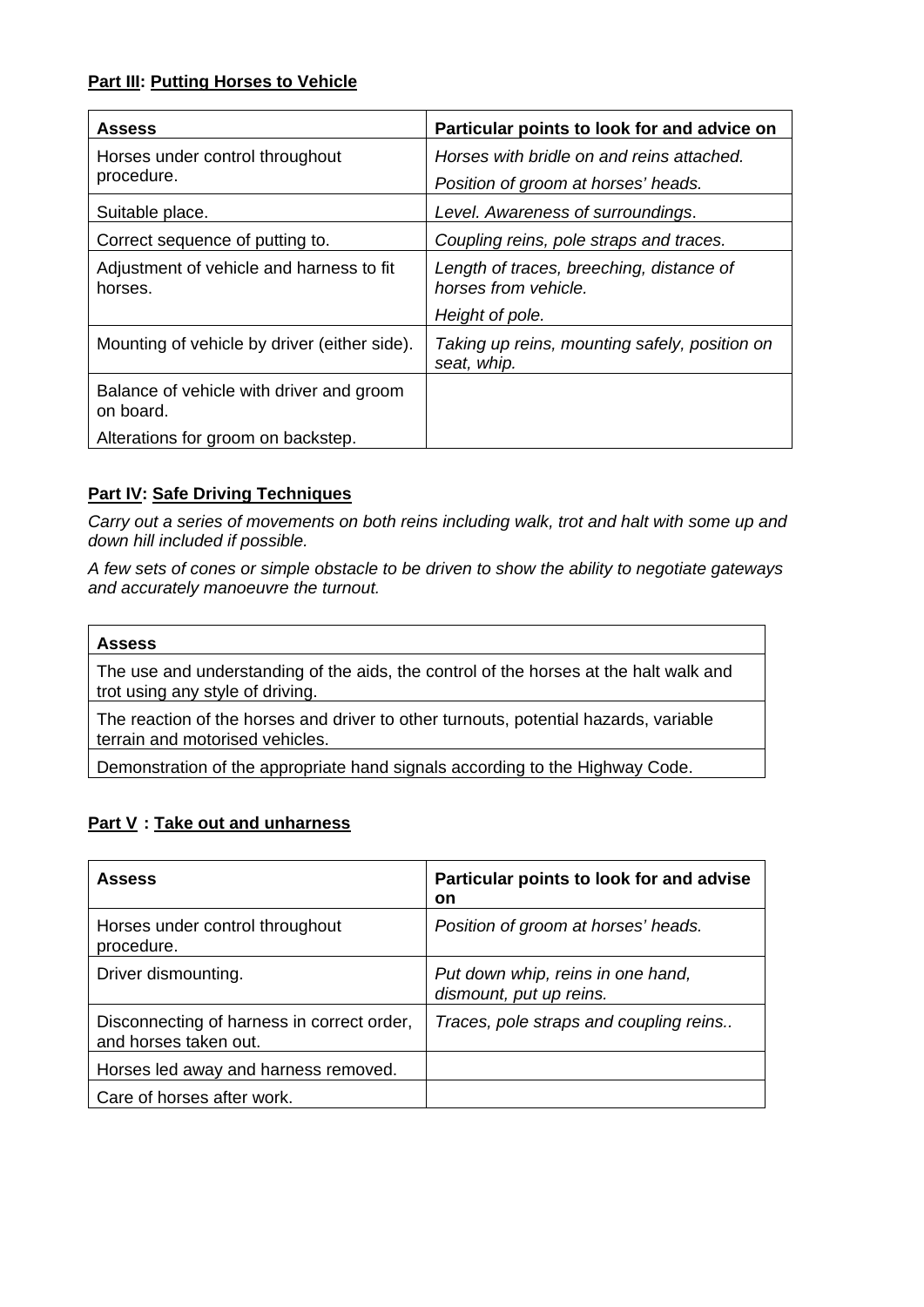

East Overhill Farm **Stewarton** Kilmarnock KA3 5JT Tel. 07494 876814 email@britishcarriagedriving.co.uk

*www.britishcarriagedriving.co.uk*

# **Introductory Safety / Competence Assessment of Club Multiples Notes for Assessors**

#### **The Purpose of the assessment**

The objective of this assessment process is to ascertain whether a driver and his turnout are sufficiently competent and safe to take part in any Public Outing organised by the Club. The driver is expected to enter their first two events with the turnout on which this assessment was undertaken.

#### **The Assessment procedure**

The member will be asked to produce his horses, harness and vehicle for inspection, harness up and carry out a simple driving test. He may be asked to answer questions to get an insight into his basic knowledge but unlike a test, he will not be required to talk himself through all his procedures although descriptive comments would be of assistance.

The Aim is to EDUCATE and ENCOURAGE.

The Emphasis of this Assessment should be on SAFETY.

The Assessment will be divided into 5 parts under the following headings:

| Part I   | Inspection of the Horses, Harness and Vehicle |
|----------|-----------------------------------------------|
| Part II  | Harness Up and the Correct Fitting of Harness |
| Part III | Putting Horses to Vehicle                     |
| Part IV  | Safe Driving Techniques                       |
| Part V   | Take Out and Unharness                        |

Try not to make the candidate feel that they are being examined, be neither superior nor patronising. Make the experience enjoyable for both of you.

It is useful to try and gauge the candidates prior experience first, before putting your foot in it !

If after assessment, you feel the candidate is not yet ready, go through the assessment with them and explain where they lack knowledge/skill, and be constructive by suggesting where they can get help or lessons.

If the assessment is done at the home or stables of the applicant rather than at a training day, it is suggested that they are then checked at a training day to ensure their horses/ponies are not a problem in company.

It is also worth discussing the following points:

- 1. Establish if they have insurance cover (Associate membership of British Carriagedriving gives cover at a very reasonable cost and will keep them in touch with the driving world).
- 2. Examine vaccination certificate(s). Advise they must have animals fully vaccinated before attending any event (depending on individual Club rules).
- 3. Give advice on Club safety rules such as:
	- **Hard Hats**
	- Fire extinguishers in horse boxes and caravans
	- No trotting in box parks
		- Dogs must be kept under control at all times
- 4. If possible, assign a multiple driver as a mentor to help them on their first appearance.

#### **Guidelines for criteria to qualify as an Assessor:**

UKCC Level 3 or Level 4

British Carriagedriving National Advanced Multiple class competitor of three years minimum experience.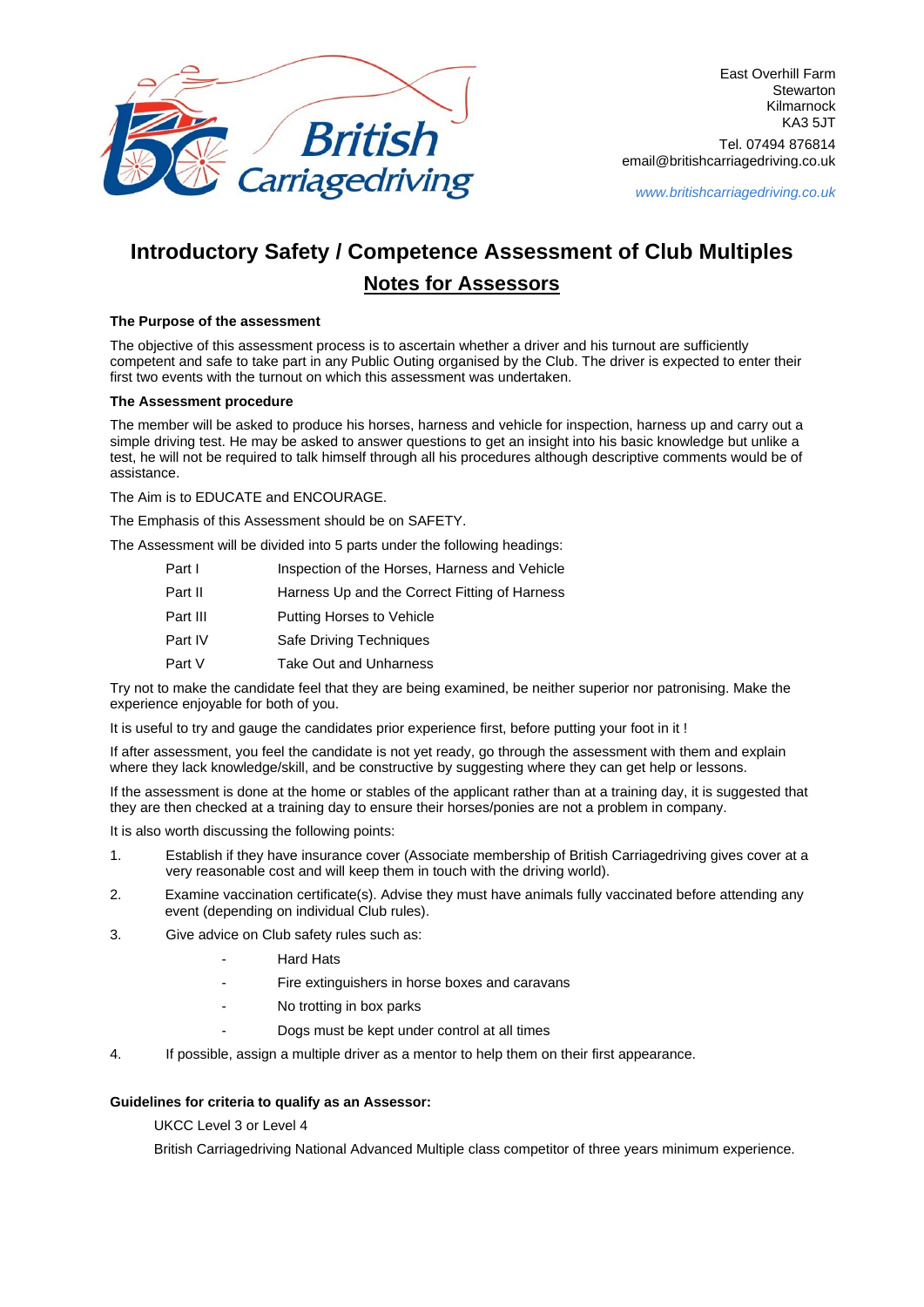

*www.britishcarriagedriving.co.uk*

## **Feedback on Introductory Safety/Competence Assessment for Multiples**

Purpose of assessment: The objective of this assessment process is to ascertain whether a driver and his turnout are sufficiently competent and safe to take part in any Public Outing organised by a Club. The driver is expected to enter their first two events with the turnout on which this assessment was undertaken.

**Assessment Procedure:** Candidate is asked to produce his horses, harness and vehicle for inspection, harness up and to carry out a simple driving test. He can be questioned to get an insight into his basic knowledge but unlike a test, is not required to talk himself through all his procedures, although descriptive comments would be of assistance.

*The Assessor should feel free to give helpful advice where necessary*.

## **Part I: Inspection of the Horses, Harness, and Vehicle.**

| <b>Assess</b>                                   | Particular points to look for and<br>advise on                                                                      | Depth of knowledge, strengths or weaknesses |
|-------------------------------------------------|---------------------------------------------------------------------------------------------------------------------|---------------------------------------------|
| Horses secured at all times.                    | Safe practice tying up and leading                                                                                  |                                             |
| Condition                                       | Cleanliness particularly important<br>under harness.<br>Check for sores and rubs.<br>Condition of feet and shoeing. |                                             |
| Suitability of horses for required<br>activity. |                                                                                                                     |                                             |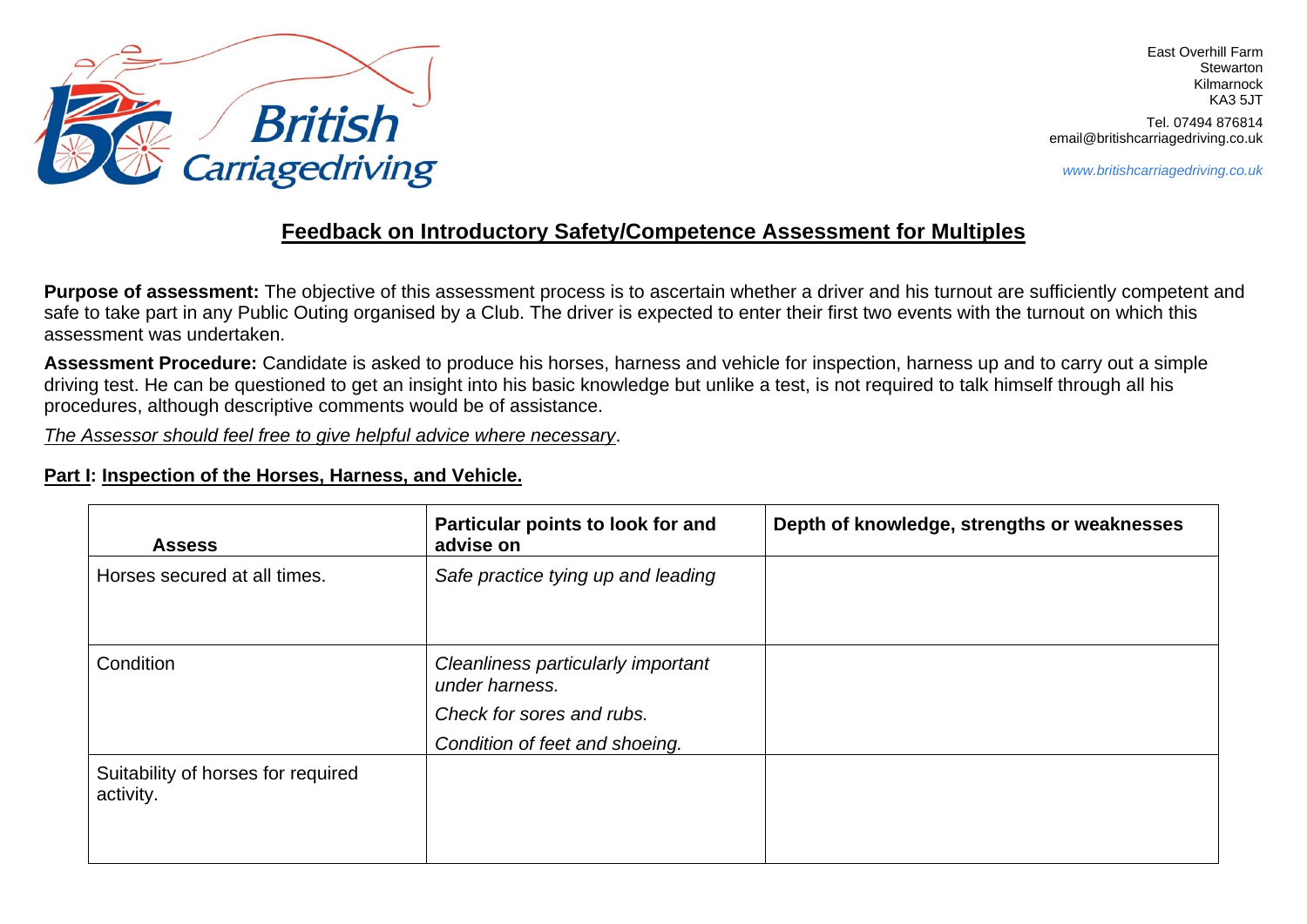| Harness inspected for suitability,<br>cleanliness, condition, wear and tear.                              |                                     |  |
|-----------------------------------------------------------------------------------------------------------|-------------------------------------|--|
| Vehicle inspected for suitability for the<br>work required and size /weight in<br>relation to the horses. | Loose nuts and bolts, slack wheels. |  |
| Condition and wear.                                                                                       |                                     |  |

## **Part II: Harnessing Up and Correct Fitting of Harness**

| <b>Assess</b>                    | Particular points to look for and<br>advise on                                                                         | Depth of knowledge, strengths or weaknesses |
|----------------------------------|------------------------------------------------------------------------------------------------------------------------|---------------------------------------------|
| Harness up in correct sequence.  | Collar/traces, saddle, reins, bridle.<br>Aware of danger of tying up with<br>bridles on.                               |                                             |
| Checking correct fit of harness. | Importance of correct fitting collar,<br>breeching, bridles and bits. Highlight<br>where adjustments may be necessary. |                                             |

## **Part III: Putting Horses to Vehicle**

| <b>Assess</b>                                | Particular points to look for and<br>advise on | Depth of knowledge, strengths or weaknesses |
|----------------------------------------------|------------------------------------------------|---------------------------------------------|
| Horse under control throughout<br>procedure. | Horses with bridles on and reins<br>attached.  |                                             |
|                                              | Position of groom at horses' heads.            |                                             |
| Suitable place.                              | Level. Awareness of surroundings.              |                                             |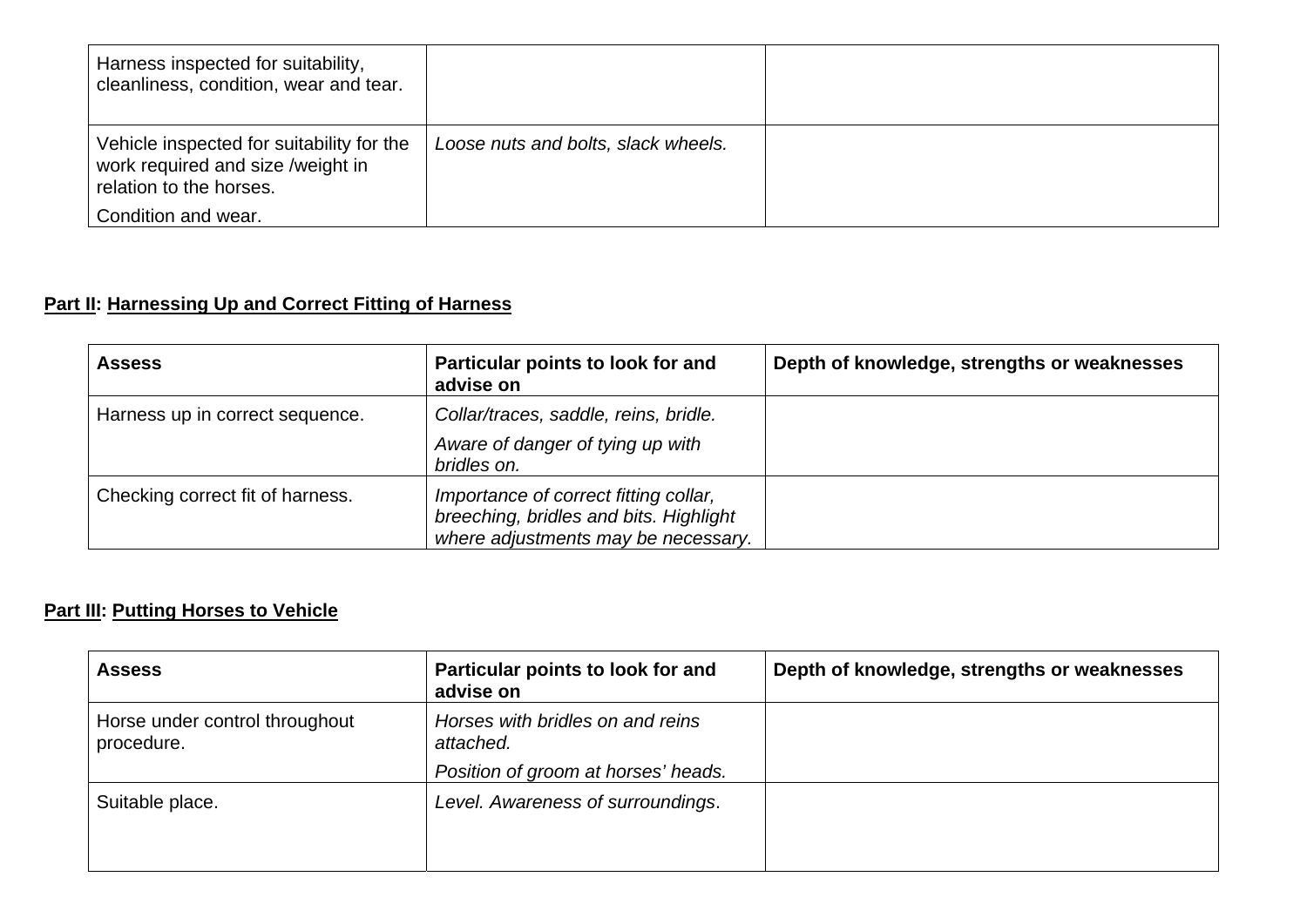| Correct sequence of putting to.                                                             | Coupling reins, pole straps and traces.                                                        |  |
|---------------------------------------------------------------------------------------------|------------------------------------------------------------------------------------------------|--|
| Adjustment of vehicle and harness to<br>fit horse.                                          | Length of traces, breeching, distance<br>of horses from vehicle.<br>Height and length of pole. |  |
| Mounting of vehicle by driver (either<br>side).                                             | Taking up reins, mounting safely,<br>position on seat, whip.                                   |  |
| Balance of vehicle with driver and<br>groom on board.<br>Alterations for groom on backstep. |                                                                                                |  |

## **Part IV: Safe Driving Techniques**

*Carry out a series of movements on both reins including walk, trot and halt with some up and down hill included if possible.* 

*A few sets of cones or simple obstacle to be driven to show the ability to negotiate gateways and accurately manoeuvre the turnout.* 

| <b>Assess</b>                                                                                                             | Depth of knowledge, strengths or weaknesses |
|---------------------------------------------------------------------------------------------------------------------------|---------------------------------------------|
| The use and understanding of the aids, the control of the horses at the<br>halt walk and trot using any style of driving. |                                             |
| The reaction of the horses and driver to other turnouts, potential<br>hazards, variable terrain and motorised vehicles.   |                                             |
| Demonstration of the appropriate hand signals according to the Highway<br>Code.                                           |                                             |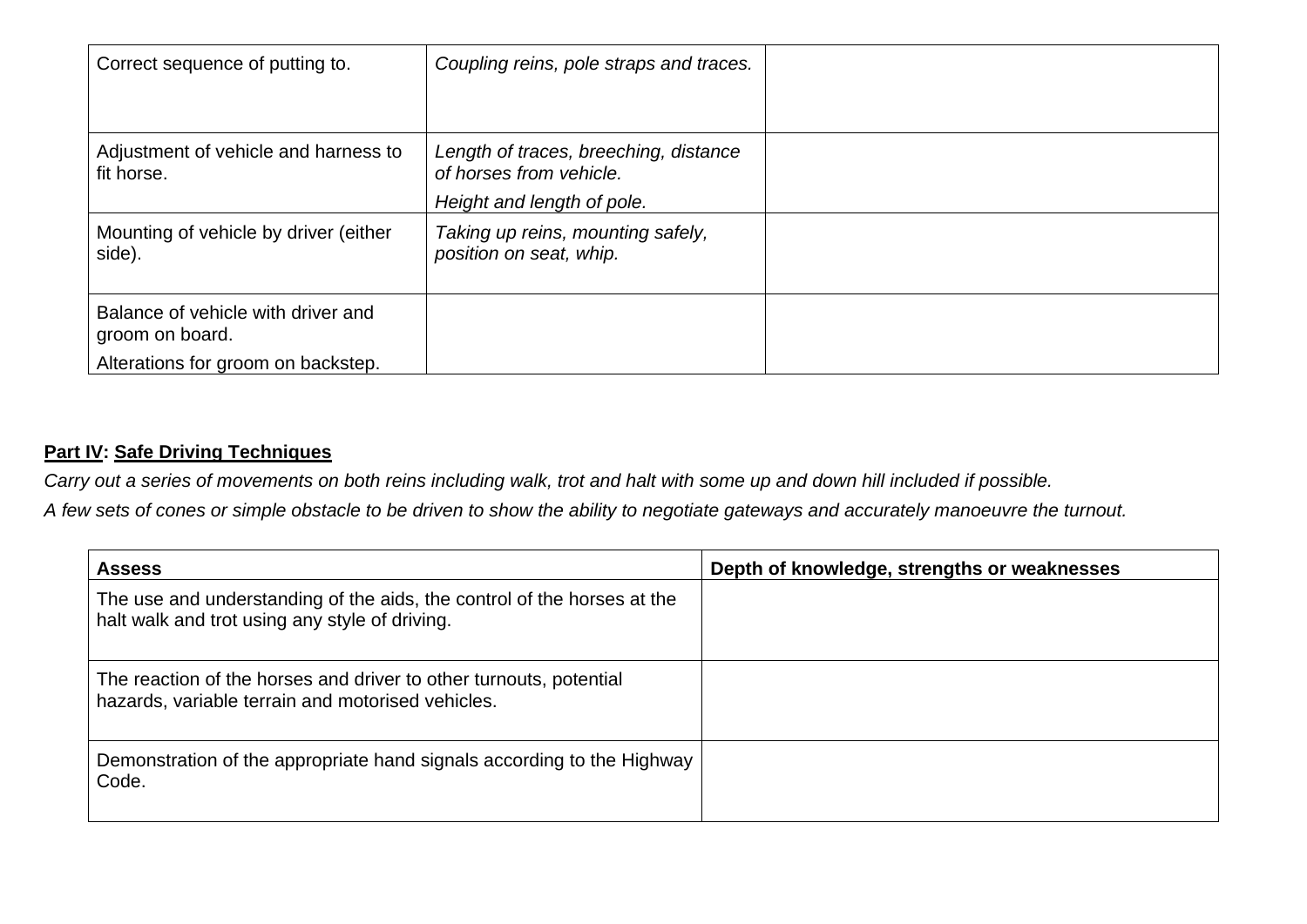### **Part V : Take Out and Unharness**

| <b>Assess</b>                                                       | Particular points to look for and<br>advise on               | Depth of knowledge, strengths or weaknesses |
|---------------------------------------------------------------------|--------------------------------------------------------------|---------------------------------------------|
| Horses under control throughout<br>procedure.                       | Position of groom at horses' heads.                          |                                             |
| Driver dismounting.                                                 | Put down whip, reins in one hand,<br>dismount, put up reins. |                                             |
| Disconnecting of harness in correct<br>order, and horses taken out. | Traces, pole straps and coupling reins.                      |                                             |
| Horses led away and harness<br>removed.                             |                                                              |                                             |
| Care of horses after work.                                          |                                                              |                                             |

Name of Assessor

Signature **Construction Construction Construction** Date **Date Date**